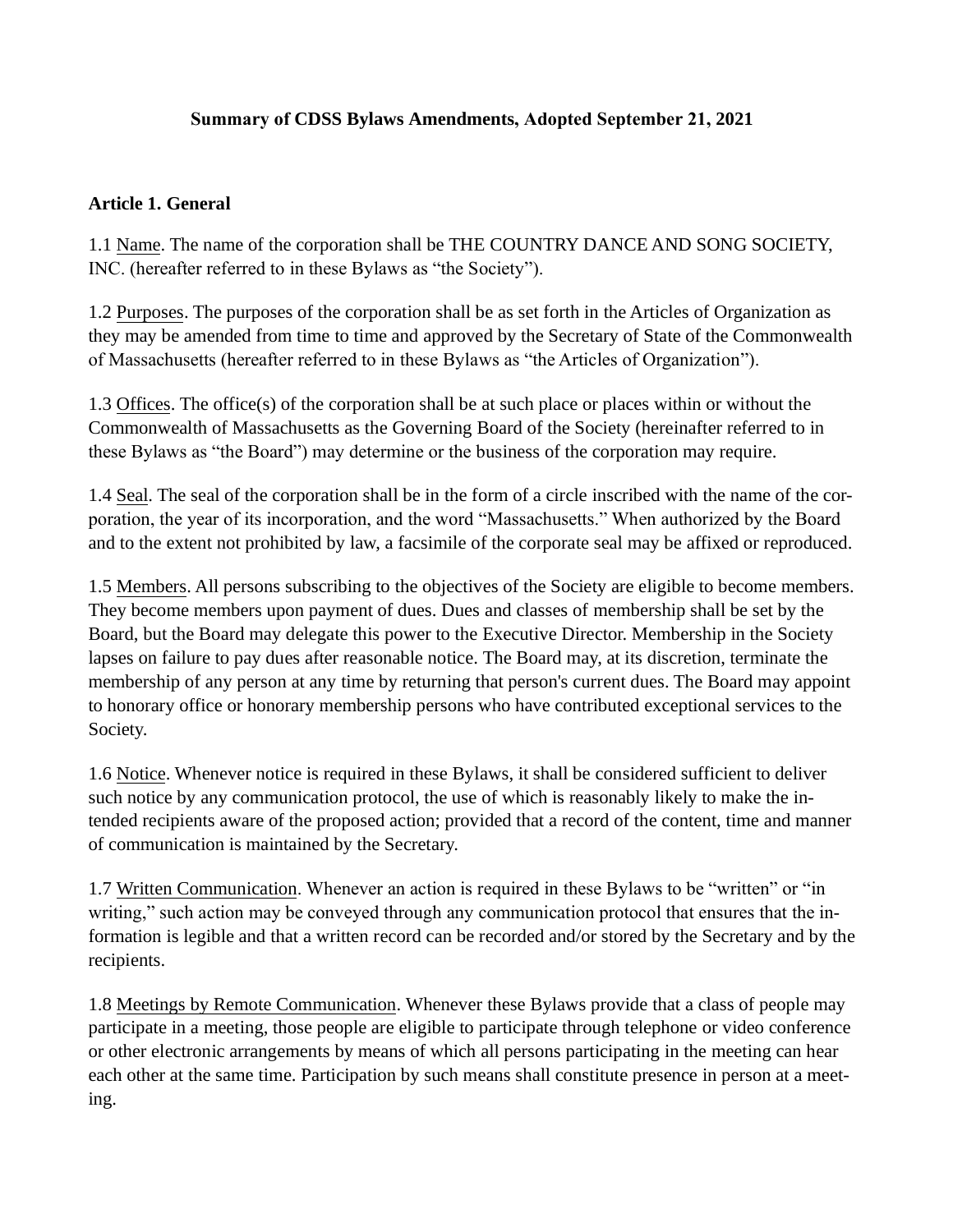1.9 Votes. When conducting any vote or poll of the members authorized by these Bylaws, the procedure employed shall preserve the secrecy of the voting and provide for validation of the voter's membership. Any ballot not appropriately validated shall be rejected.

# **Article 2. Meetings of Members**

2.1 Place of Meeting. Meetings of members shall be held at the principal office of the corporation or, to the extent permitted by the Articles of Organization, at such other place within or without Massachusetts as the Board may from time to time designate.

2.2 Special Meetings. The President may call a meeting of the general membership of the Society when the President deems it appropriate to report to the membership or to permit the membership to express its views directly to the Board on matters of concern. The President must call a meeting upon vote of a majority of the Board.

The President must call such a meeting, to be held within 90 days, upon written application of five percent of the membership in good standing of the Society stating the purpose of the proposed meeting. The Board must set the date, time, and place of such a meeting.

2.3 Preliminary Agenda. The preliminary agenda of any meeting shall include any item requested in writing by at least ten members in good standing of the Society, received by the Secretary prior to the notice of the meeting as defined in Article 2.4.

2.4 Notice of Meetings. At least 30 days in advance of all meetings the Secretary shall give notice to all members entitled to attend. Such notice shall include a preliminary agenda and proxy forms as needed.

2.5 Quorum. The quorum for the transaction of business is 10% of the membership, present in person or by proxy.

2.6 Voting. At all meetings of members each member shall have one vote. Any such member may vote in person or by proxy dated not more than six months prior to the meeting and filed with the Secretary of the meeting. Every proxy shall be in writing, signed by a member or his or her authorized attorneyin-fact, and dated. No proxy shall be valid after the final adjournment of the meeting. A proxy purporting to be executed by or on behalf of a member shall be deemed valid unless challenged at or prior to its exercise and the burden of proving invalidity shall rest on the challenger. Except as otherwise provided by law, the Articles of Organization, or these Bylaws, at all meetings of members all questions shall be determined by a vote of a majority of the members voting, present in person or represented by proxy.

# **Article 3. The Governing Board of the Society**

3.1 Powers. The Governing Board (referred to as "the Board" in the rest of these bylaws) is elected by the members and is the governing body of the Society. Except as otherwise provided by law, the Articles of Organization, or these Bylaws, the business of the corporation shall be managed by a Board who may exercise all the powers of the corporation.

3.2 Number. The Board shall consist of the following members, each with one vote: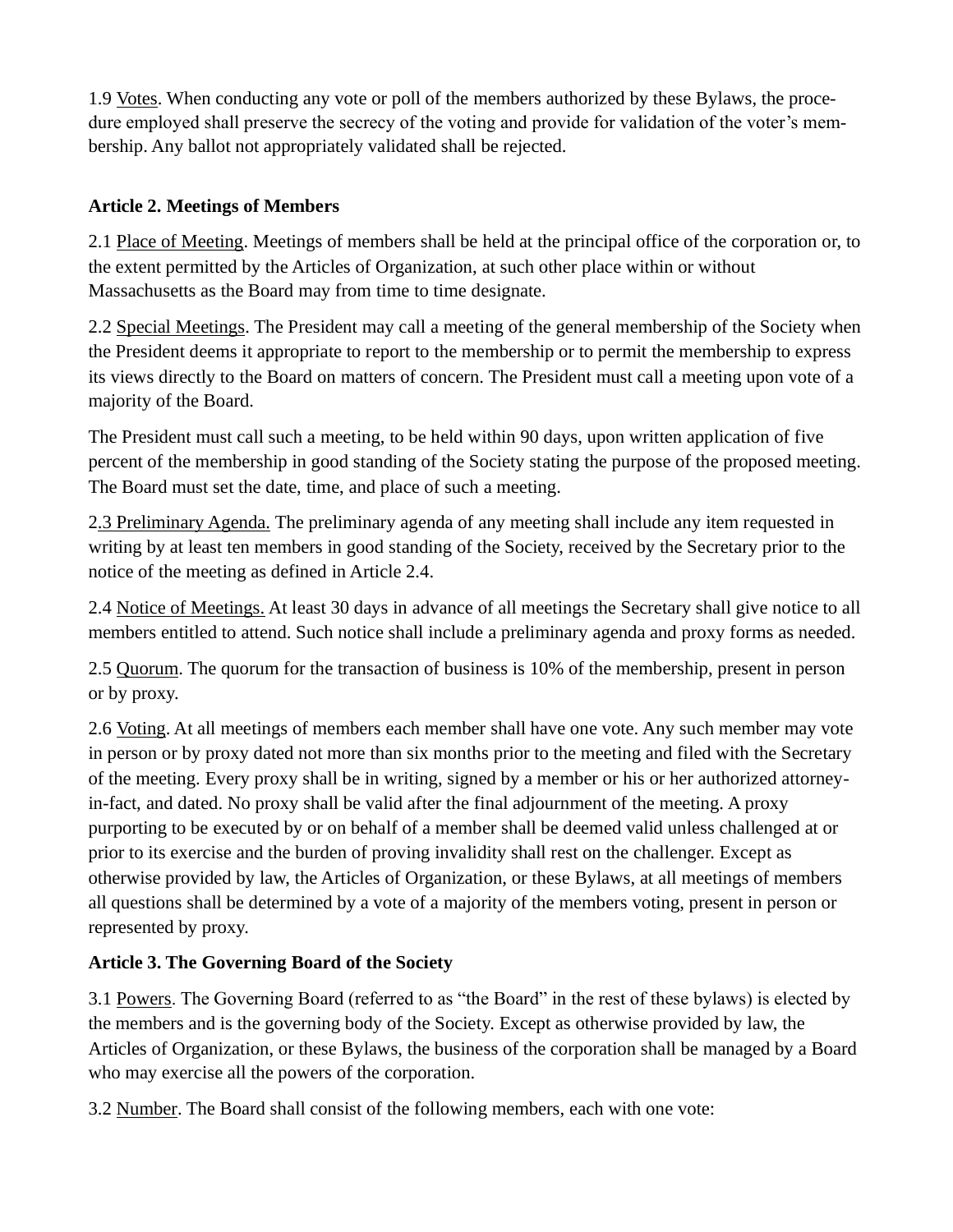(a) The Officers (see Article 4)

(b) No less than 8 nor more than 21 Members-at-large. Within these bounds, the Board shall determine each year at its annual meeting how many members-at-large are to be elected the following year. If no action is taken, the number shall be the same as the previous year.

3.3 Place of Meeting. Meetings of the Board may be held at any place within or without the Commonwealth of Massachusetts.

3.4 Annual Meeting. The annual meeting of the Board shall be held in April each year at such a time as may be designated by the Board or at such other time and place as the Board may determine.

3.5 Special Meetings. Special meetings of the Board may be held at such time and place as the Board may determine. Any Board members not present at the time of the determination shall be advised in writing of any such determination.

The President may call special meetings of the Board and shall call a special meeting, to be held within 90 days, on the written request of six or more Board members.

3.6 Notice of Meetings. The Secretary shall give Board members at least 30 days' notice of the annual meeting and special meetings, except that at least two weeks' notice shall be given for special meetings held by remote communication or email. Notice may be waived if all Board members agree in writing before the meeting.

3.7 Quorum. The quorum for the transaction of business is a majority of the Board.

3.8 Voting. At any meeting of the Board the vote of a majority of those present shall decide any matter except as otherwise provided by law, the Articles of Organization, or these Bylaws.

3.9 Rules of Order. Meetings of the Board, committees, and task groups shall be conducted in a spirit of cooperation. Should questions or disputes as to procedure arise, they shall be settled by reference to the most recent available edition of Robert's Rules of Order.

3.10 Executive Session. At any meeting of the Board, where a quorum is present, the Board may, by a majority vote, decide to enter an executive session from which some or all who are not voting members of the Board may be excluded, at the Board's discretion. The decision to enter executive session shall be recorded in the minutes, and actions taken must be recorded in the minutes. Executive session minutes may be kept separately and confidentially.

3.11 Open Meetings. Except for executive sessions, meetings of the Board and of the Executive Committee are open to attendance by all members of the Society. Such visitors have no votes, and shall not speak except on the express invitation of the chair.

3.12 Acting Without Meeting. Any action which may be taken at any meeting of the Board may be taken without a meeting if every member receives timely notice of the proposal and the forum for discussion, the date for submitting written consents is at least two weeks from the date the proposal is circulated, and all of the Board members consent to the action in writing and the written consents are filed with the records of the meetings of the Board. Such consents shall be treated for all purposes as a vote at a meeting.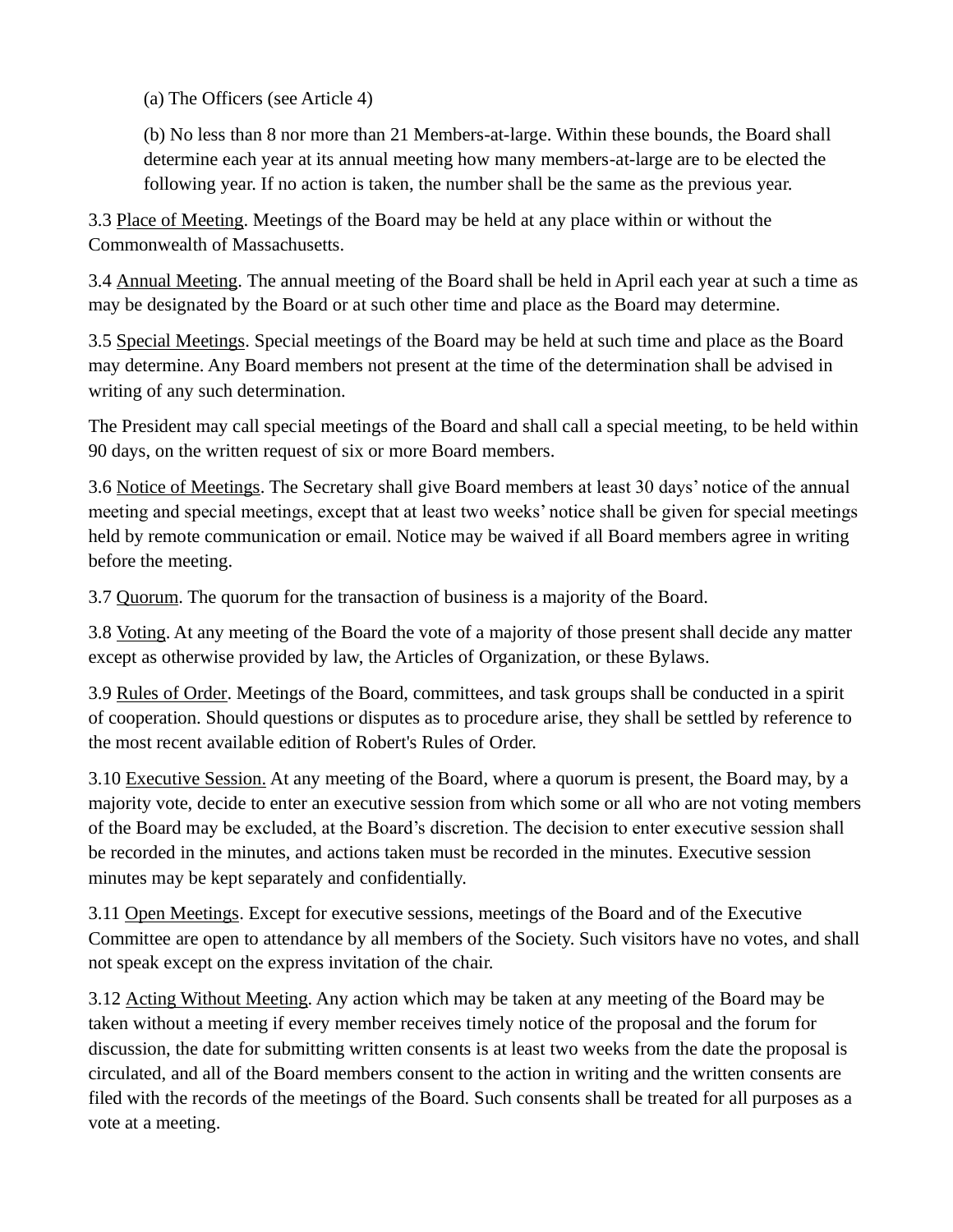3.13 No Compensation for Board Members. Board members may not be paid compensation for their Board service but may be reimbursed for expenses of attendance at meetings. Board members may be paid reasonable compensation for necessary work performed for the organization provided that doing so complies with any restrictions and standards of conduct that the Board adopts.

#### 3.14 Executive Committee.

(a) Between meetings of the Board all of its powers and duties are delegated to the Executive Committee except that the following powers are reserved to the Board:

- to set dues for individual members (see Article 1.5);

- to terminate individual membership (see Article 1.5) or group affiliation (see Article  $9.1(c)$ ;

- to set the time and place of meetings of the membership (see Articles 2.1-2.3) and Board (see Articles 3.4 and 3.5) and the frequency of Executive Committee meetings (see Article  $3.14(e)$ );

- to concur in renomination of an incumbent officer (see Article 4.3);

- to appoint the Executive Director of the Society who serves at the pleasure of the Board;

- to fill, until the next election, vacancies in the positions of officer (see Article 4.6) or member-at-large on the Board (see Article 5.5); or until the next annual meeting vacancies among appointed members on the Executive Committee (see Article 3.14(i));

- to appoint honorary officers or honorary members (see Article 1.5);

- to appoint members of an Advisory Board (see Article 8);

- to appoint the Nominating Committee (see Article 6);

- to appoint the Executive Committee (see Article 3.14(b)), and to set conditions for its operation;

- to establish categories of group affiliation, and dues and privileges for these; and to modify standards for affiliation, including payment of dues (see Article 9.1);

- to propose amendments to the Bylaws (see Article 11.1(a).

- to amend or reverse an action of the Board

(b) The Executive Committee shall consist of the following members, each with one vote: the Officers, as set out in Article 4; and other members of the Board for a total of no fewer than seven. The other members shall be appointed at the Annual Meeting of the Board for a one year term.

(c) At each meeting of the Executive Committee fifty percent or more of members present shall constitute a quorum for the transaction of business.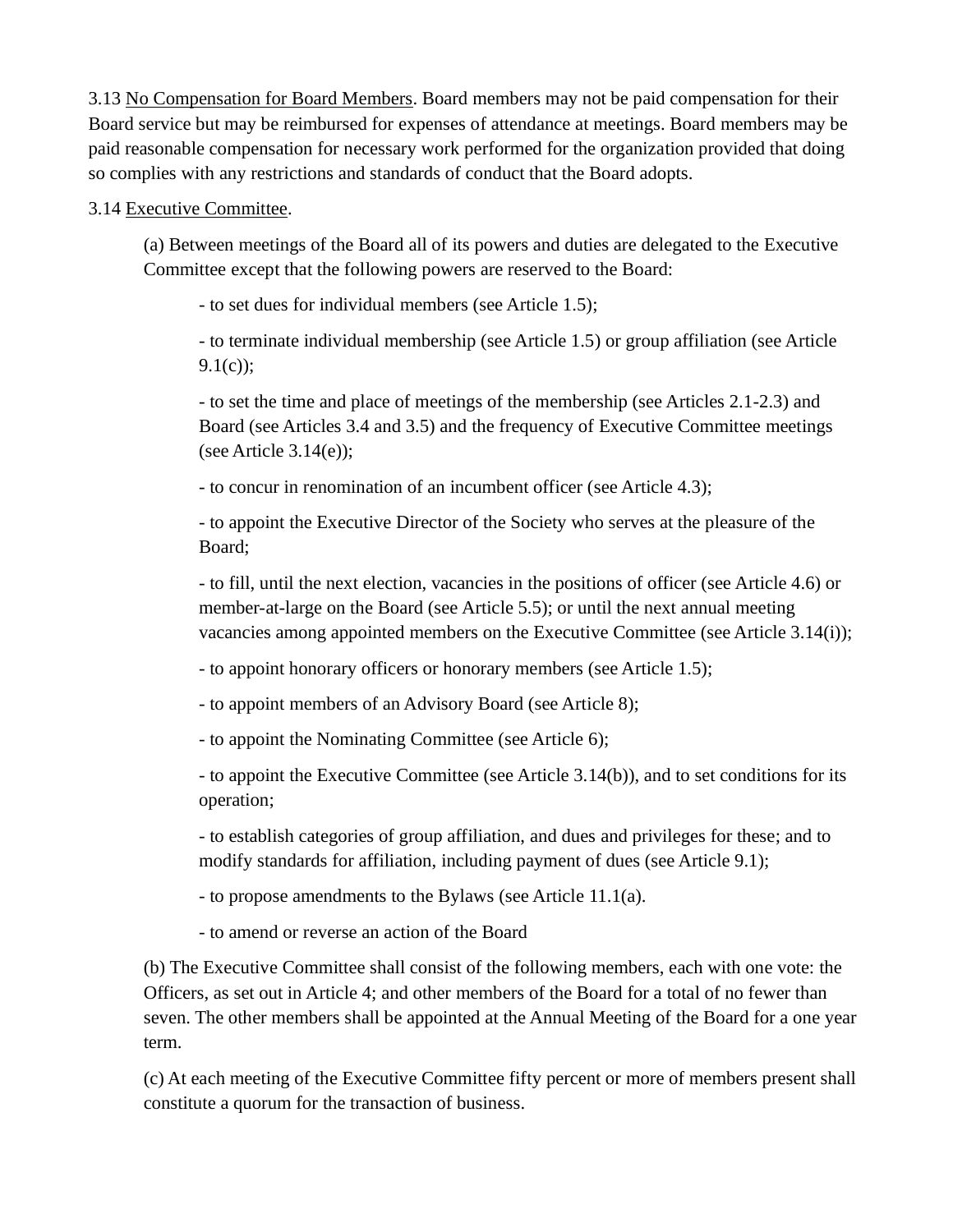(d) An appointed member may be removed from the Executive Committee, with cause, by vote of a majority of the entire Committee.

(e) The minimum frequency of Executive Committee meetings shall be determined by the Board. A meeting of the Executive Committee must be called at the written request of five Committee members.

(f) Any Board member may attend an Executive Committee meeting and speak, but only officers and appointed members of the Executive Committee may vote.

(g) At any meeting of the Executive Committee the vote of a majority of those present shall decide any matter except as otherwise provided by law, the Articles of Organization, or these Bylaws.

(h) Any appointed member on the Executive Committee may resign from the Executive Committee by giving written notice to the President or the Secretary.

(i) The Board may appoint a member of the Board to fill any vacancy among appointed members on the Executive Committee for any reason until the next annual meeting of the Board. The Board may, at its discretion, leave any such position unfilled for such time as it may determine, provided that vacancies which reduce the Executive Committee below the minimum number of appointed members and all four officers must be filled within 30 days.

### 3.15 Committees.

(a) Authorization to form committees and task groups. The Board and Executive Committee may form committees and task groups. Task groups cease to exist after a term set by the authorizing body unless renewed by that body, whereas committees are terminated only by explicit action of the Board or Executive Committee. The chair of a committee or task group need not be a Board member.

(b) Definition of Committee. In the remainder of this article, the term "committee" shall refer to committees and task groups constituted by the Board or by these Bylaws.

(c) The Executive Director shall be a non-voting, ex officio member of each committee unless otherwise decided by the Board or Executive Committee or provided for elsewhere in these Bylaws. When the Executive Director is an ex officio member, the Executive Director may designate, in writing to the respective committee chair, other individuals to participate in this role, alongside or in the stead of the Executive Director.

(d) Membership. In these Bylaws, membership in a committee or the full Board includes, without limitation: being entitled to participate in the scheduling of meetings; to receive reasonable notice of their place, time, and medium; to speak at meetings; and to review and comment on minutes.

(e) Quorum and voting thresholds. Unless otherwise specified in these bylaws, fifty percent or more of members present shall constitute a quorum for the transaction of business. Non-voting members of a committee are not counted when determining whether a quorum is present, nor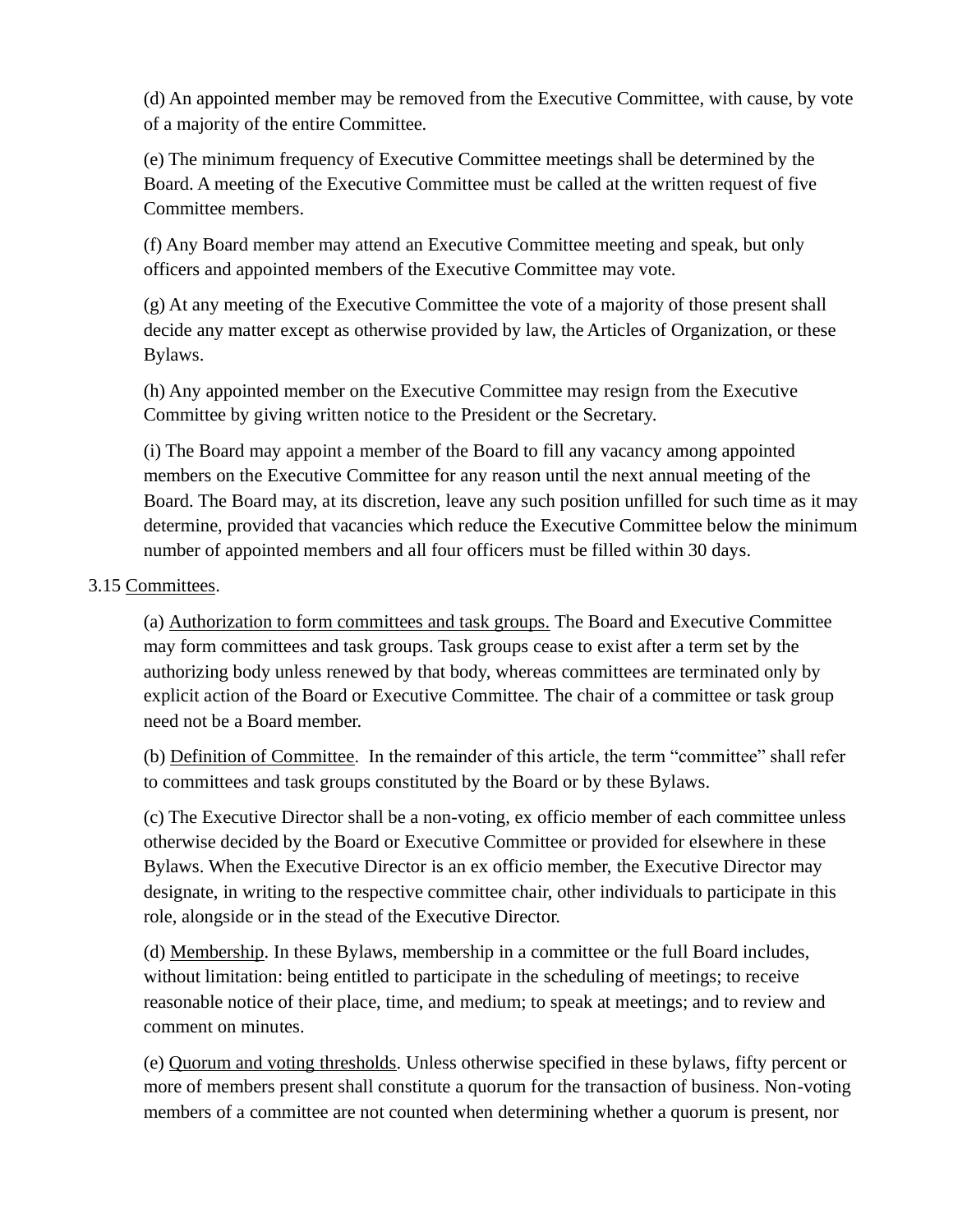whether a voting threshold, such as one-half or two-thirds, has been met.

(f) Voting. At any meeting of a committee the vote of a majority of voting members present shall decide any matter except as otherwise provided by law, the Articles of Organization, or these Bylaws.

(g) Inclusion of non–Board members. Unless otherwise decided by the Board or Executive Committee, a committee may include people who are not members of the Board. Unless otherwise decided by the Board or Executive Committee, the chair of a committee need not be a Board member.

(h) Removal of members. At its discretion, the Board or the Executive Committee may by a majority vote remove non–ex officio members of a committee.

(i) Executive session. At any meeting of a committee, where a quorum is present, the body may, by a majority vote, decide to enter an executive session from which some or all who are not voting members of the body may be excluded, at the body's discretion. The decision to enter executive session shall be recorded in the minutes, and actions taken must be recorded in the minutes. Executive session minutes may be kept separately and confidentially.

### **Article 4. Officers**

4.1 Officers. The officers of the Society shall consist of a President, a Treasurer, a Vice President, and a Secretary. Each is responsible for the duties set out in this Section but may delegate the actual performance of said duties, subject to any restrictions stated elsewhere in the Bylaws. No individual shall hold more than one office concurrently.

(a) President. The President presides at meetings of the general membership, of the Board, and of the Executive Committee. The President is the official representative of the Society in conducting its general affairs and promoting its purposes, may serve ex officio on any committee, and reports annually to the members on the state of the Society.

(b) Vice President. The Vice President performs the duties of the President in the absence, or at the request, of the President.

(c) Treasurer. The Treasurer shall be the lead Board member for oversight of the financial condition and affairs of the Society. The Treasurer shall oversee and keep the Board informed of the financial condition of the corporation and of audit or financial review results. The Treasurer shall oversee budget preparation and shall ensure that appropriate financial reports, including an account of major transactions and the financial condition of the corporation, are made available to the Board on a timely basis or as may be required by the Board. The Treasurer may appoint, with approval of the Board, a qualified fiscal agent or member of the staff to assist in performance of all or part of the duties of the Treasurer.

(d) Secretary. The Secretary keeps minutes of all meetings of the general membership, Board, and Executive Committee; circulates notices of meetings; and circulates to the general membership notices of vacancies to be filled and required ballots, and records the returns. The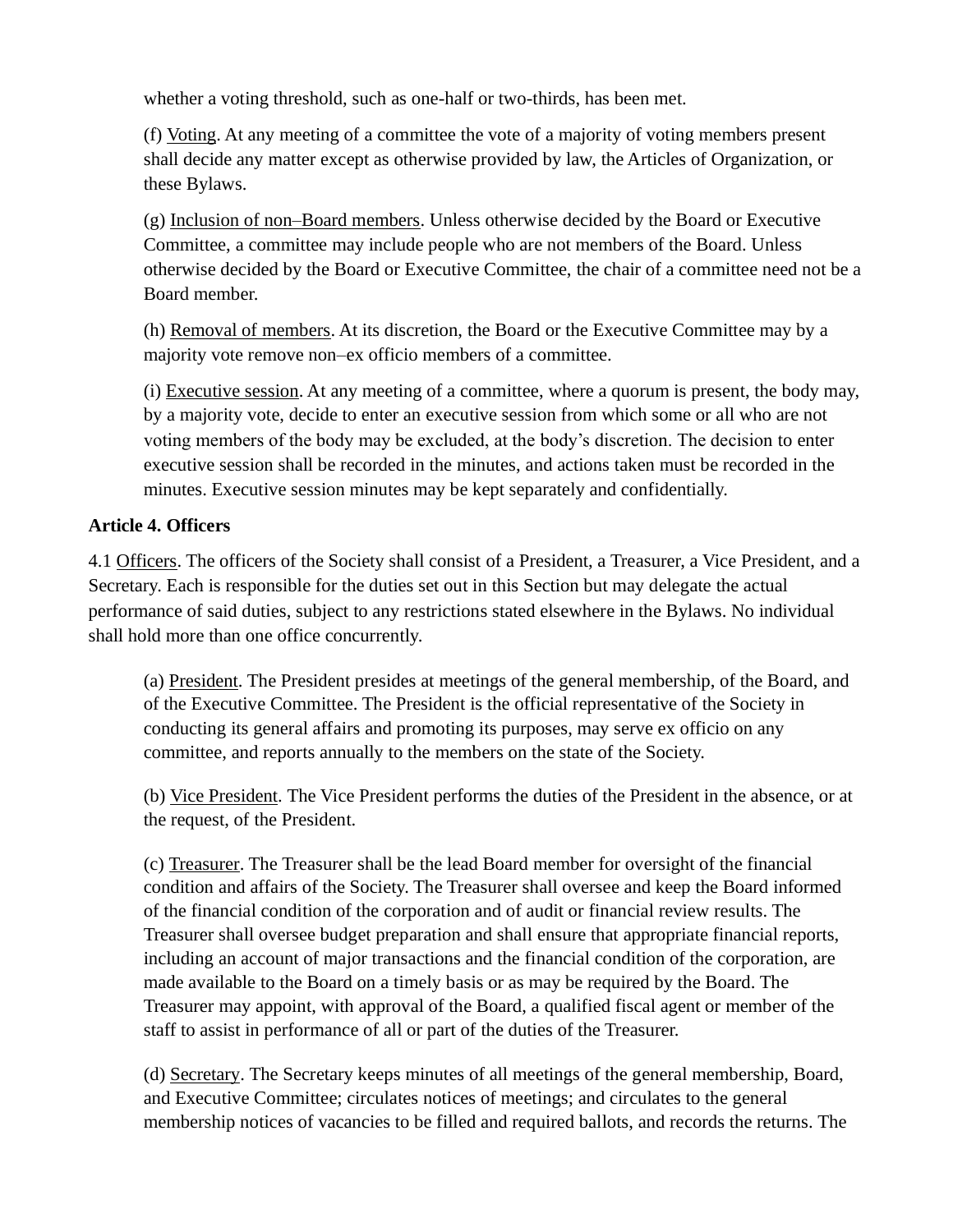Secretary maintains the list of members of the Society, the Board, the Executive Committee, the Nominating Committee, and all appointed committees.

(e) The Secretary shall be available to receive service of process on the Corporation and shall perform all functions required of clerks under Massachusetts Law. The Secretary shall certify all documents requiring his or her certification, and shall be the keeper of the corporate seal. The Secretary shall be a resident of the Commonwealth of Massachusetts unless a resident agent has been appointed by the Board pursuant to law to accept service of process.

4.2 Election. Except as provided in Article 4.6, the Officers are nominated and elected in accordance with the provisions for nomination and election set out in Article 7 of these Bylaws.

4.3 Term of Office. Officers shall hold office for five years or until their successors are chosen and qualified. Any individual who becomes an officer shall have served as a member-at-large for the year immediately prior, with the additional title of officer-elect; however the Nominating Committee may make exceptions to this requirement. Officers may not serve more than one consecutive full term; however, the Nominating Committee may, in rare and compelling circumstances, request an exception from the Board in order to renominate an incumbent officer. The Nominating Committee shall state in writing why it believes the renomination to be essential for the welfare of the Society; dissenting opinion from the Nominating Committee, if any, shall also be put in writing for the consideration of the Board. The Board must concur in the request to renominate by two-thirds of the votes cast.

4.4 Resignations. Any officer may resign by giving written notice to the President or the Secretary.

4.5 Removal. An officer may be removed from office with or without cause by a vote of two-thirds of the Board or by vote of two-thirds of all members of the Society present at a duly constituted meeting of the membership; or by a vote of two-thirds of those responding to a poll of all members of the Society, providing that a number equal to the quorum for a meeting of the membership cast a vote.

4.6 Vacancies. The Board may appoint a member of the Society to fill any vacancy among the officers for any reason until the next annual election, at which time the appointee or another person may be elected to serve out the remainder of the term. The Board shall fill as soon as is practicable any vacancies in the offices of President, Treasurer, or Secretary.

A person appointed to fill a vacancy until the next annual election, and/or elected to complete the unexpired term of an officer, is then eligible to be nominated and elected to an additional full term. However, they may not be appointed or elected to complete a different unfinished term as an officer until at least one year has elapsed from the end of their last previous interim appointment or elected term.

### **Article 5. Members-at-large on the Board**

5.1 Election. Except as provided in Article 5.5, members-at-large on the Board are nominated and elected in accordance with the provisions for nomination and election set out in Article 7 of these Bylaws.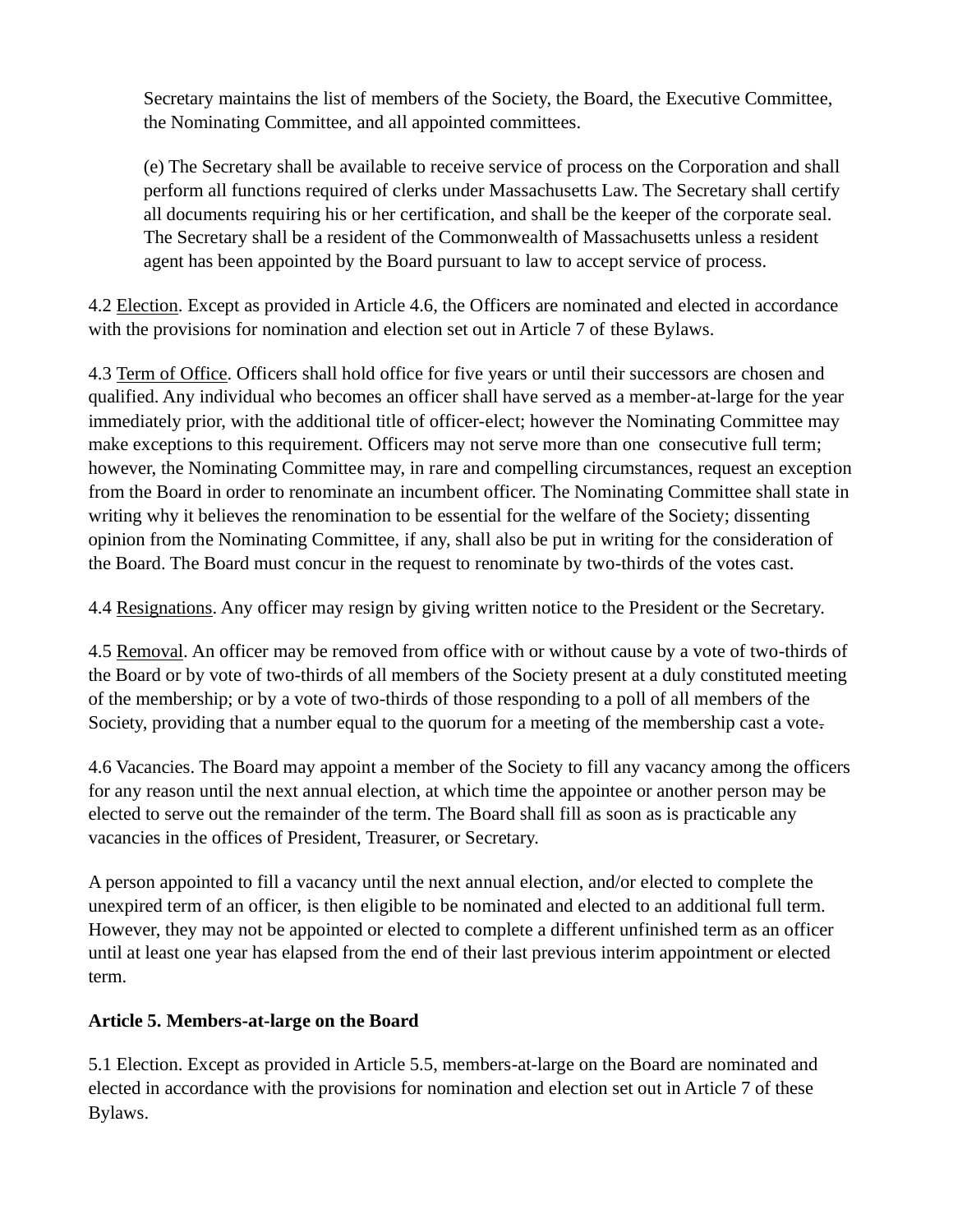5.2 Terms.

(a) Members-at-large elected to the Board shall serve on the Board for three-year terms, approximately one-third with terms to expire in each successive year. They may not serve more than two consecutive full terms as Board members, but may be reelected after a lapse of one year.

(b) Members-at-large may be nominated to an officer position. At the discretion of the Nominating Committee the nominee lay serve one year as an officer-elect (see Article 4.3). When a member-at-large assumes the role of the officer they will serve that role for five years.

5.3 Resignations. Any member-at-large may resign from the Board by giving written notice to the President or the Secretary.

5.4 Removal. A member-at-large may be removed from office with or without cause by a vote of twothirds of the Board, or by vote of two-thirds of all members of the Society present at a duly constituted meeting of the membership; or by a vote of two-thirds of those responding to a poll of all members of the Society, providing that a number equal to the quorum for a meeting of the membership cast a vote.

5.5 Vacancies. The Board may appoint a member of the Society to fill any vacancy among members-atlarge for any reason until the next annual election, at which time the appointee or another person may be elected to serve out the remainder of the term. The Board may, at its discretion, leave unfilled for such time as it may determine any member-at-large position.

A person appointed to fill a vacancy until the next annual election, and/or elected to complete the unexpired term of another member-at-large, is then eligible to be nominated and elected to two more terms of their own. However, they may not be appointed or elected to complete a different unfinished term as a member-at- large until at least one year has elapsed from the end of his or her last previous interim appointment or elected term.

### **Article 6. Nominating Committee**

6.1 Members. The Nominating Committee shall have 5 to 6 members, of whom not more than three are members of the Board. Their terms are three years, no more than two to expire in any one year. They may not serve more than two consecutive full terms, but may be reappointed after a lapse of one year. In addition, the Executive Director and President are non-voting, *ex officio* members. The Executive Director may designate other individuals to participate in this role, alongside or in the stead of the Executive Director.

6.2 Slate of Candidates. A slate of candidates for the Nominating Committee is proposed each year by the Executive Committee and circulated to each member of the Board. Additions to the slate may be made by any member of the Board either in writing or from the floor. On the basis of the slate, the Board appoints the Nominating Committee at its regular annual meeting.

6.3 Vacancies. The President has the power to appoint persons to fill vacancies on the Nominating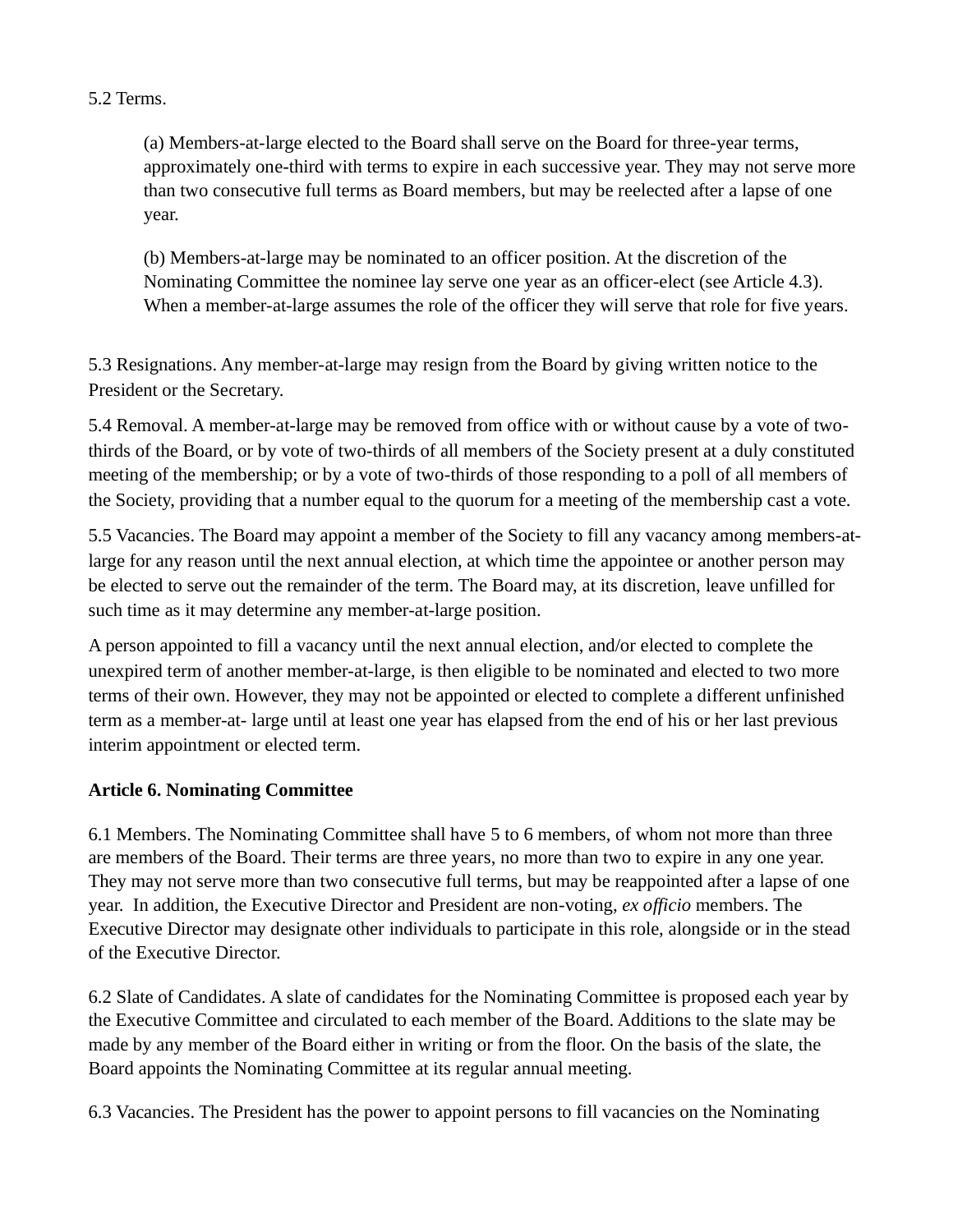Committee, such appointees to serve until the next election.

### **Article 7. Elections**

7.1 Nomination.

(a) Each year the Nominating Committee nominates one or more candidates for each position becoming vacant among Officers and Members-at-large on the Board.

(b) Members of the Society may ensure that a specific person is included in the candidates considered by the Nominating Committee by submitting a nomination in writing, signed by ten members of the Society, and sent to the Secretary by April 30.

(c) To be nominated, a person must provide the Nominating Committee with written assent for the nomination.

(d) Candidates for Officers and Board Members-at-large shall be members in good standing when nominated. Those elected must maintain membership in good standing in the Society throughout their term of office.

(e) The slate should reasonably reflect the geographical distribution and variety of activities of the membership of the Society.

(f) The Nominating Committee sends the slate to the Secretary by December 1.

7.2 Election.

(a) If there are no more nominees than vacancies, the nominees are deemed elected and take office at the beginning of the first day of the Annual Meeting of the Board. The Secretary sends to every member by January 15 a listing of nominees selected, along with a description of the procedure for ensuring that a candidate of one's choice is included for consideration by the Nominating Committee as described in section 7.1(b).

(b) If there are more nominees than vacancies the Secretary sends to every member by January 15 a written ballot containing the names of the nominees and the pertinent positions, together with information about the nominees' qualifications.

(c) Ballots must reach the Secretary by February 15 to be valid. Electronic balloting, if any, will close at 11:59 p.m. Eastern Standard Time on February 15.

(d) Tellers appointed by the President will verify the validity and count of the votes. The Secretary certifies the result to the Executive Committee and the successful candidates take office at the beginning of the first day of the Annual Meeting of the Board. In the case of a tie the Executive Committee decides between the tied candidates.

#### **Article 8. Advisory Board**